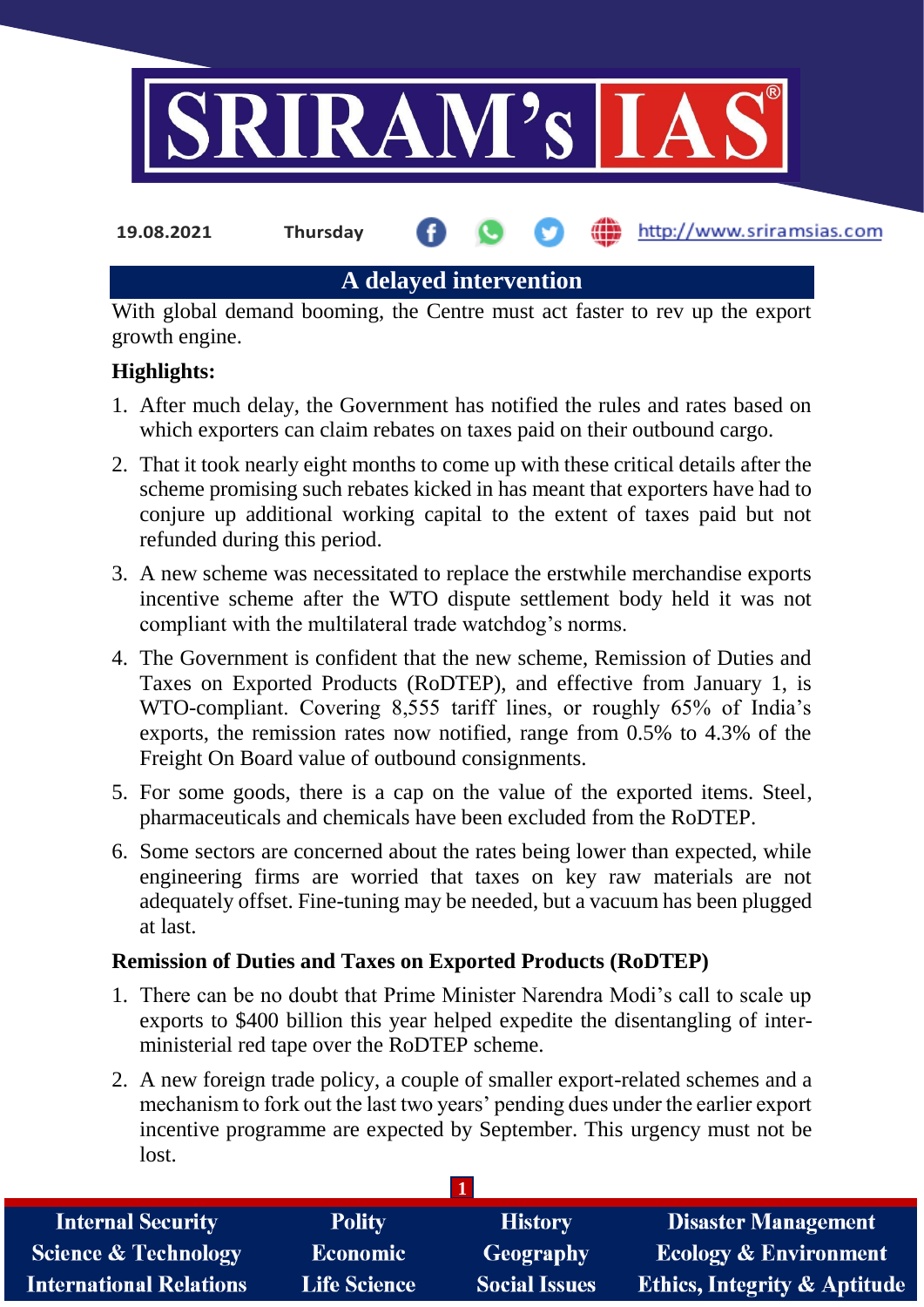

#### http://www.sriramsias.com **19.08.2021 Thursday**

- 3. Having opted out of RCEP, India is looking to re-ignite free trade pact negotiations with Australia, the U.K., the EU and the U.S. The global economy is on the cusp of one of its strongest rebounds as COVID-19 vaccination drives cross a tipping point in many advanced economies.
- 4. As they look to go beyond China to service domestic consumption demand, India needs to aggressively step up to the opportunity. Although the second wave's damage on the economy is less severe than the wreckage from last year's national lockdown, domestic recovery is still feeble and uneven.
- 5. Consumption may see some pullback on pent-up demand as well as the impending festive season, but its sustainability is fragile. Till that firms up, private investments are unlikely to take off. That leaves public capital spending and exports as the two growth engines with feasible firepower to aid the recovery momentum. There is no time to dither on either of these fronts.

## **Keeping an eye on China's expanding nuclear stack**

# **Increasing nuclear warheads:**

- 1. More evidence emerged recently that the People's Republic of China (PRC) is expanding the size of its nuclear arsenal by building more missile silos.
- 2. The most likely reason behind the current expansion of China's nuclear arsenal is: increase the survivability of its arsenal against the first strike from their nuclear adversaries, most prominently the United States.
- 3. Washington, which possesses a larger arsenal, stands at 3,800 warheads and paired with its growing missile defence capabilities poses a threat to Chinese retaliatory nuclear forces.
- 4. However, other countries too loom large in China's nuclear expansion such as Russia and India, even if Russia is not an overriding concern presently.

### **A first strike strategy**

- 1. Land-based nuclear capabilities also enable the Chinese to present a nuclear adversary with a larger menu of targets to strike, exhausting a large number of the enemy's missiles in a first strike.
- 2. Indeed, some of the decoy silos are meant to absorb and exhaust a part of the enemy' first strike nuclear forces. Thus, the larger the target list for any

| <b>Internal Security</b>        | <b>Polity</b>       | <b>History</b>       | <b>Disaster Management</b>              |
|---------------------------------|---------------------|----------------------|-----------------------------------------|
| <b>Science &amp; Technology</b> | Economic            | <b>Geography</b>     | <b>Ecology &amp; Environment</b>        |
| <b>International Relations</b>  | <b>Life Science</b> | <b>Social Issues</b> | <b>Ethics, Integrity &amp; Aptitude</b> |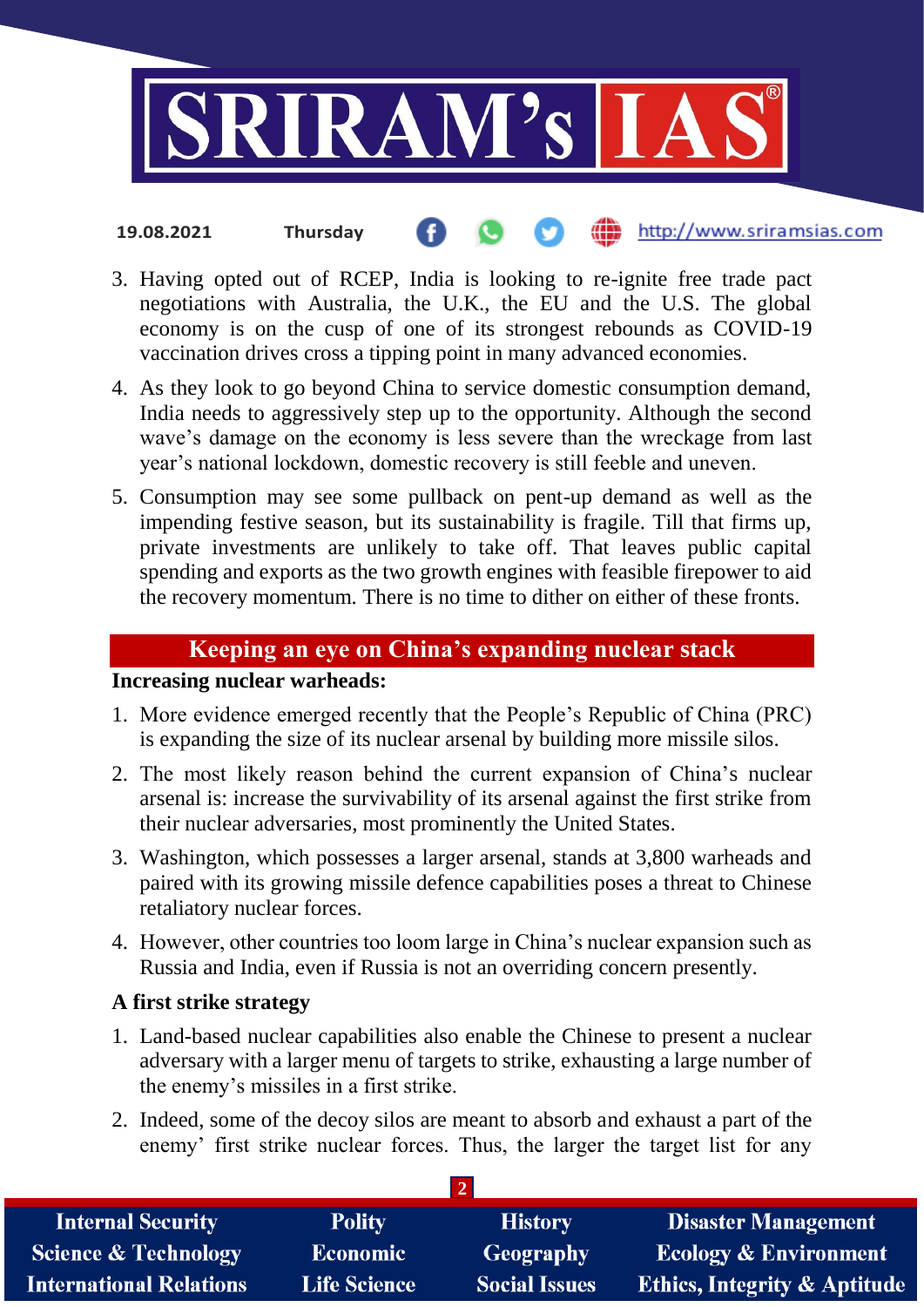

#### http://www.sriramsias.com **19.08.2021 Thursday**

potential opponent, the greater the chances of China's arsenal surviving a first strike thereby boosting the credibility of China's nuclear deterrent.

- 3. In all probability, the PRC is expanding its nuclear forces if not to match the larger nuclear forces fielded by the Americans and the Russians, but sufficient to withstand the first strike and then execute a retaliatory attack that would defeat U.S. missile defences.
- 4. China's nuclear-tipped ballistic missiles forces, whether land-based or seabased, have certainly improved in quantity and quality.
- 5. The PRC's Intercontinental Ballistic Missile (ICBM) capabilities and Intermediate-Range Ballistic Missile (IRBM) capabilities in the form of the Dongfeng-41 (DF-41) and the DF-26, respectively, are its most potent landbased missile systems. At least 16 launchers of the DF-26 are known to be deployed in the Xinjiang region close to the Sino-Indian border.
- 6. In the case of the first, the silos being built in Xinjiang and Gansu could house DF-41 ICBMs that are capable of carrying multiple warheads much like their road-mobile counterparts.
- 7. In addition, the decoy silos can launch conventional armed ballistic missiles, and since they are likely to be interspersed with nuclear-tipped missiles, they create inadvertent escalation risks.

### **What New Delhi should track**

- 1. Consequently, the latest development of silos presents a grim and disturbing set of consequences for the world and India.
- 2. The PRC has refused to enter any tripartite arms control negotiations with Americans and Russians that could forestall the deployment of a more numerically robust nuclear arsenal, and possibly sees its current build-up as a necessity to bridge the nuclear asymmetries it faces vis-à-vis Washington and Moscow.
- 3. The growth in China's nuclear arsenal might not have an immediate impact on India, but its development of land-based nuclear silos in the Xinjiang province should worry decision-makers and strategic elites in New Delhi given the region's proximity to India.

| <b>Internal Security</b>        | <b>Polity</b>       | <b>History</b>       | <b>Disaster Management</b>              |
|---------------------------------|---------------------|----------------------|-----------------------------------------|
| <b>Science &amp; Technology</b> | <b>Economic</b>     | Geography            | <b>Ecology &amp; Environment</b>        |
| <b>International Relations</b>  | <b>Life Science</b> | <b>Social Issues</b> | <b>Ethics, Integrity &amp; Aptitude</b> |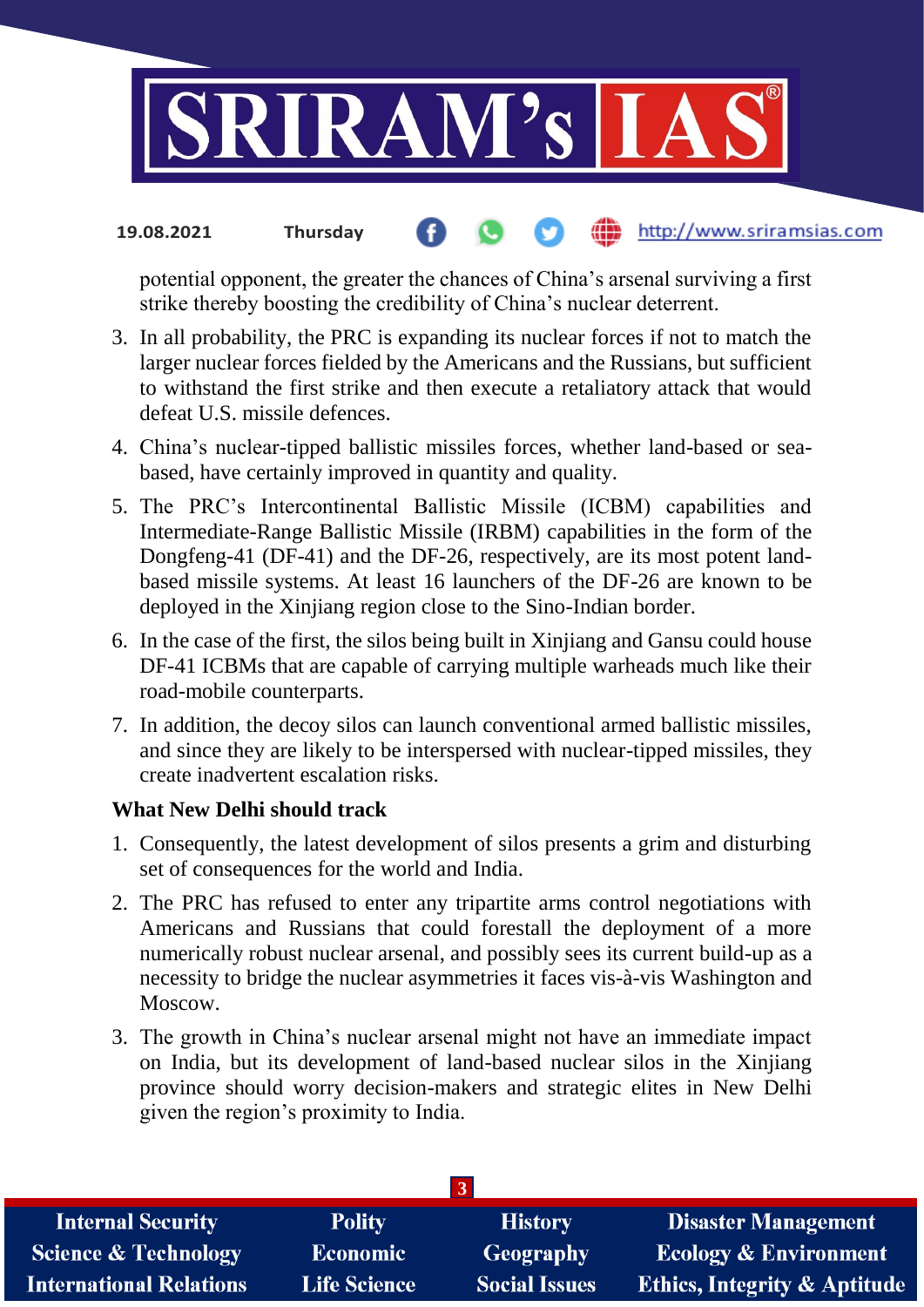

- http://www.sriramsias.com **19.08.2021 Thursday**
- 4. More importantly, it is likely to have an impact on the ongoing boundary stand-off between the two countries in Eastern Ladakh. The issue is not so much actual nuclear use by the PRC against India, but the coercive leverage fixed land-based nuclear capabilities give the Chinese in consolidating their territorial gains in Depsang, Demchok and Gogra-Hotsprings.
- 5. If anything, it is likely to produce a suppressive effect against any conventional military escalation. The more extreme and adverse outcome for India is that New Delhi is left with no choice but to accept China's fait accompli.

The strategic balance between China and India is unlikely to be altered because of the Chinese nuclear expansion, but New Delhi would be wise to keep a close eye on its neighbour and work on enhancing its own strategic capabilities. Amidst an all-around sharpening of great power contestation, the nuclear issue will continue to challenge policymakers.

## **The police we need**

The most positive feature today is that many IPS officers are technology savvy. This augurs well for the future of law enforcement in India. Even the lower rungs of the police, who do not belong to the elitist IPS, are avid in the use of technology, especially for regulating public assemblies and solving crimes.

### **Highlights:**

- 1. India stands out for entrusting independent responsibility to IPS officers even in the early years of their induction. This is why an IPS assignment is not only prestigious but is laden with unparalleled trust in an inexperienced youth just out of university. Only a few come in with previous work experience.
- 2. However, it is distressing to note the declining levels of integrity among senior IPS officers who are expected to be role models for their junior colleagues.
- 3. Recently, a case of alleged extortion was registered against a former Mumbai Police Commissioner. A senior IPS officer in Tamil Nadu was recently served a charge sheet in court in connection with a case pertaining to the sexual harassment of a woman officer. Nothing can be more disgraceful for a premier police force.

| <b>Internal Security</b>        | <b>Polity</b>       | <b>History</b>       | <b>Disaster Management</b>              |
|---------------------------------|---------------------|----------------------|-----------------------------------------|
| <b>Science &amp; Technology</b> | <b>Economic</b>     | <b>Geography</b>     | <b>Ecology &amp; Environment</b>        |
| <b>International Relations</b>  | <b>Life Science</b> | <b>Social Issues</b> | <b>Ethics, Integrity &amp; Aptitude</b> |